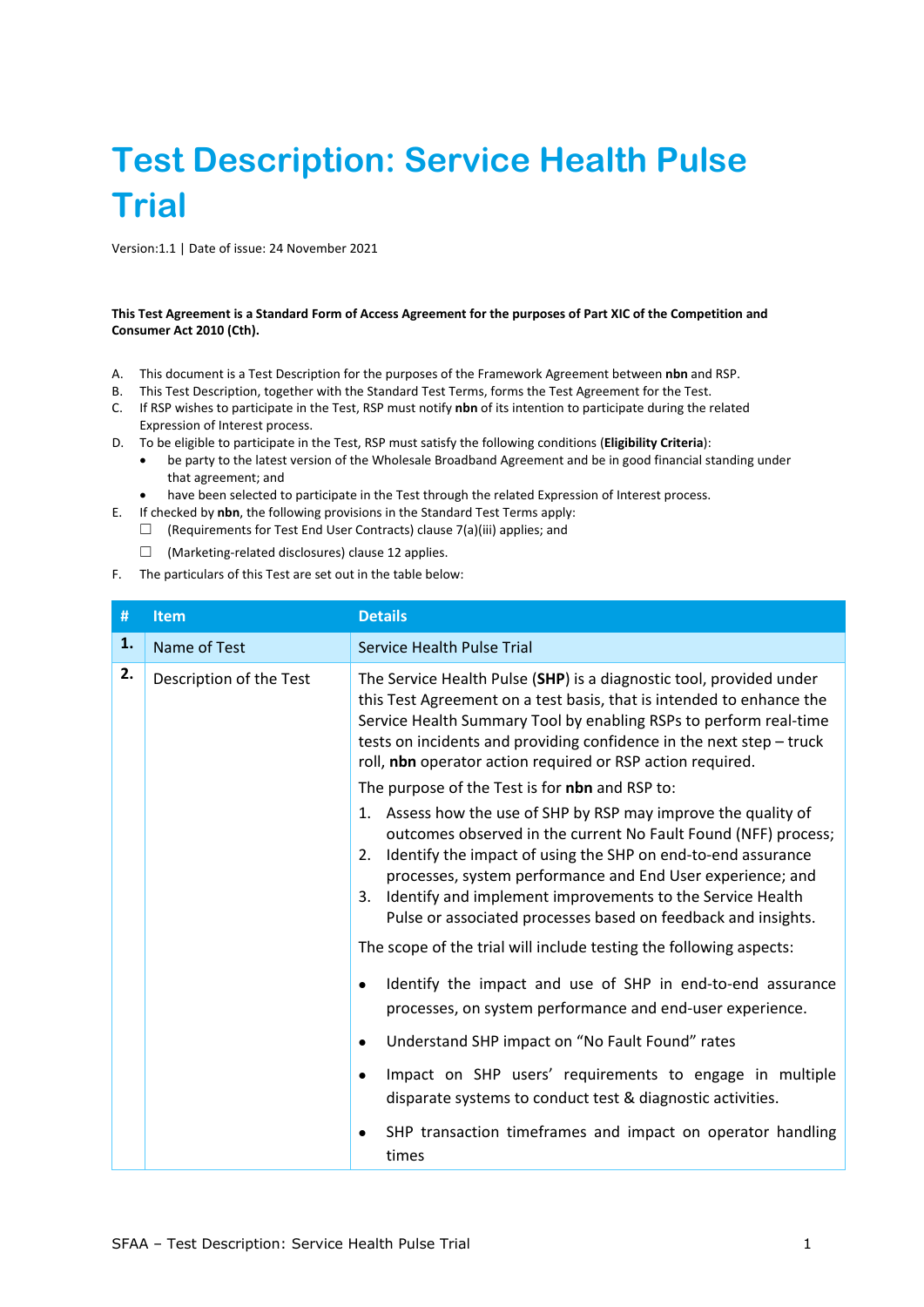| #   | <b>Item</b>                                                                    | <b>Details</b>                                                                                                                                                                                                                                                                                                                                                                                                                                      |  |  |
|-----|--------------------------------------------------------------------------------|-----------------------------------------------------------------------------------------------------------------------------------------------------------------------------------------------------------------------------------------------------------------------------------------------------------------------------------------------------------------------------------------------------------------------------------------------------|--|--|
|     |                                                                                | The Test will be conducted via the nbn™ Service Portal and be limited<br>to incidents in respect of selected Ordered Products supplied over the<br>FTTN Network. For clarity, nbn will not be making the SHP available<br>via B2B Access for the Test.                                                                                                                                                                                              |  |  |
| 3.  | Description of the Test<br>Product                                             | Not applicable - the Test will be conducted in respect of Eligible<br><b>Customer Products.</b>                                                                                                                                                                                                                                                                                                                                                     |  |  |
| 4.  | <b>Test Period</b>                                                             | 25 October 2021 to 28 February 2022.                                                                                                                                                                                                                                                                                                                                                                                                                |  |  |
| 5.  | Location for the Test (if<br>applicable)                                       | Not applicable.                                                                                                                                                                                                                                                                                                                                                                                                                                     |  |  |
| 6.  | Test Plan (if applicable)                                                      | Not applicable.                                                                                                                                                                                                                                                                                                                                                                                                                                     |  |  |
| 7.  | Operational procedures (if<br>applicable)                                      | RSP will participate in the Test as specified in the Test Agreement<br>and including but not limited to the following:<br>executing Service Health Pulse query for incidents where RSP<br>$\bullet$<br>determines that insufficient data is available on the Service<br>Health Summary to triage the reported fault.<br>co-operating with nbn to implement Service Health Pulse into<br>$\bullet$<br>their process of resolving incidents reported. |  |  |
| 8.  | Other instructions, policies<br>and procedures (if<br>applicable)              | Not applicable.                                                                                                                                                                                                                                                                                                                                                                                                                                     |  |  |
| 9.  | <b>Supply of Downstream</b><br><b>Products to End Users</b>                    | Not applicable.                                                                                                                                                                                                                                                                                                                                                                                                                                     |  |  |
| 10. | Supply through third<br>parties (including<br>downstream service<br>providers) | Not applicable.                                                                                                                                                                                                                                                                                                                                                                                                                                     |  |  |
| 11. | nbn <sup>™</sup> Downstream<br><b>Network Boundary</b>                         | The UNI used to serve a Premises.                                                                                                                                                                                                                                                                                                                                                                                                                   |  |  |
| 12. | nbn™ Upstream Network<br>Boundary                                              | As described in paragraph (b) of the definition of "nbn™ Network<br>Boundaries" in the WBA.                                                                                                                                                                                                                                                                                                                                                         |  |  |
| 13. | <b>Permitted Purposes for</b><br><b>Test Information</b>                       | Not applicable.                                                                                                                                                                                                                                                                                                                                                                                                                                     |  |  |
| 14. | Survival of specific<br>provisions of this Test<br>Description                 | Not applicable                                                                                                                                                                                                                                                                                                                                                                                                                                      |  |  |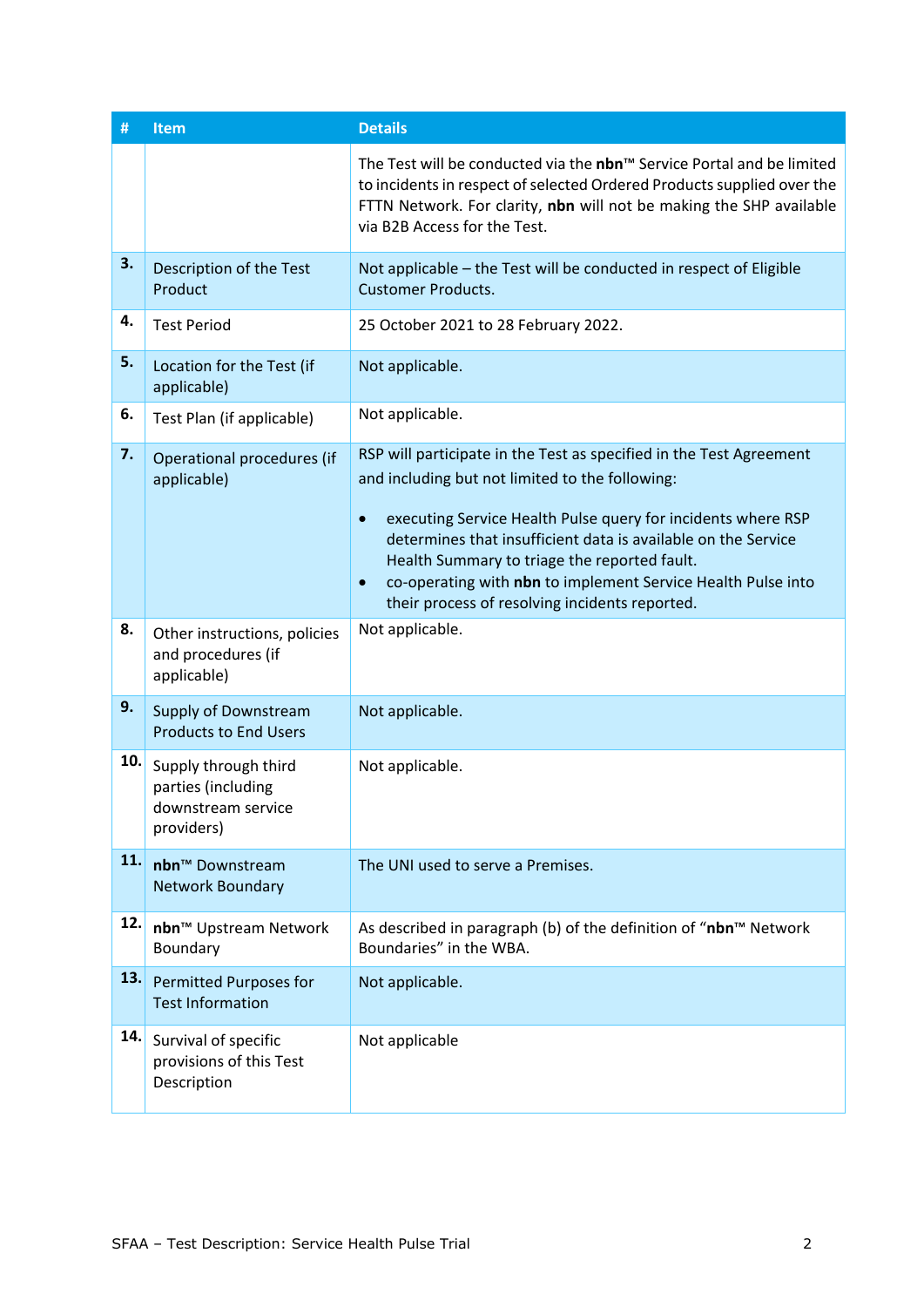<span id="page-2-1"></span><span id="page-2-0"></span>

| $\#$ | <b>Item</b>                                                                         | <b>Details</b>                                                                                                                                      |                            |                                                                                                                                                                                                                                                                                    |  |  |
|------|-------------------------------------------------------------------------------------|-----------------------------------------------------------------------------------------------------------------------------------------------------|----------------------------|------------------------------------------------------------------------------------------------------------------------------------------------------------------------------------------------------------------------------------------------------------------------------------|--|--|
| 15.  | Other special conditions<br>for this Test (if applicable)<br>$\bullet$<br>$\bullet$ | <b>Special Condition 1</b>                                                                                                                          |                            |                                                                                                                                                                                                                                                                                    |  |  |
|      |                                                                                     |                                                                                                                                                     |                            | If the parties enter into this Test Description under the version of<br>the Standard Test Terms that precedes version 3.0 (the Prior STTs):                                                                                                                                        |  |  |
|      |                                                                                     |                                                                                                                                                     |                            | the Test will, on and from the date that the parties execute<br>version 3.0 of the Standard Test Terms, be performed pursuant<br>to, and be subject to the provisions of, version 3.0 of the Standard<br>Test Terms without any further action by either party, and                |  |  |
|      |                                                                                     | clause 14(c) of the Prior STTs will be read so as to give effect to<br>this Special Condition 1.                                                    |                            |                                                                                                                                                                                                                                                                                    |  |  |
|      |                                                                                     |                                                                                                                                                     | <b>Special Condition 2</b> |                                                                                                                                                                                                                                                                                    |  |  |
|      |                                                                                     | nbn will provide RSP with access to the SHP as part of this Test<br>Agreement which will have the following performance and<br>restrictions to use. |                            |                                                                                                                                                                                                                                                                                    |  |  |
|      |                                                                                     | (a)                                                                                                                                                 |                            | RSP acknowledges and agrees that:                                                                                                                                                                                                                                                  |  |  |
|      |                                                                                     |                                                                                                                                                     | (i)                        | results and output from the Service Health Pulse<br>supplied under this Test Agreement are not<br>intended to be production quality, and nbn gives no<br>warranty in relation to the accuracy or quality of<br>such results or outputs, and must not be relied upon<br>by RSP; and |  |  |
|      |                                                                                     |                                                                                                                                                     | (ii)                       | The WBA NPIS Fair Use Policy applies in relation to<br>the Test, and any information made available to RSP<br>on the Service Health Pulse as part of the Test.                                                                                                                     |  |  |
|      |                                                                                     | (b)                                                                                                                                                 | RSP must:                  |                                                                                                                                                                                                                                                                                    |  |  |
|      |                                                                                     |                                                                                                                                                     | (i)                        | ensure that no more than 400 AVC queries are<br>inputted into the Service Health Summary Tool per<br>day by trial participants, unless otherwise notified by<br>nbn;                                                                                                               |  |  |
|      |                                                                                     |                                                                                                                                                     | (ii)                       | only use the Service Health Summary Tool to test<br>and diagnose any issues with an Eligible End User's<br>service from the time the Eligible End User contacts<br>RSP; until the closure of the incident;                                                                         |  |  |
|      |                                                                                     |                                                                                                                                                     | (iii)                      | ensure that only approved Test Participant<br>Operators access, view and use the Service Health<br>Summary Tool in respect of the Test;                                                                                                                                            |  |  |
|      |                                                                                     |                                                                                                                                                     | (iv)                       | ensure that no more than 1500 test executions are<br>inputted into the Service Health Pulse per day,<br>unless otherwise notified by nbn; and                                                                                                                                      |  |  |
|      |                                                                                     |                                                                                                                                                     | (v)                        | ensure that no more than 3 Service Health Pulse test<br>executions are performed simultaneously via the                                                                                                                                                                            |  |  |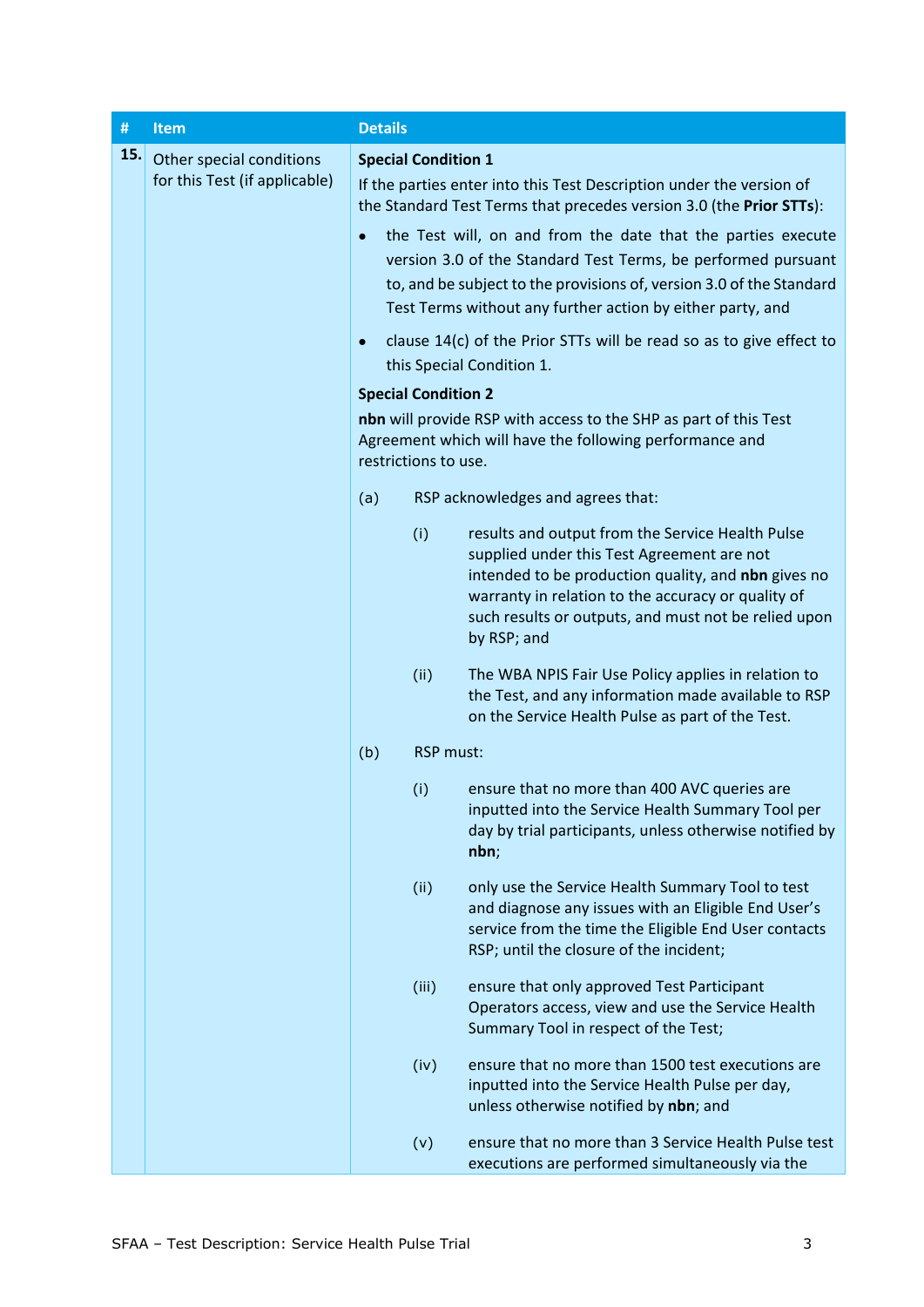| #   | Item                 | <b>Details</b>                                                                                                                                                                                                                                                                                                                               |
|-----|----------------------|----------------------------------------------------------------------------------------------------------------------------------------------------------------------------------------------------------------------------------------------------------------------------------------------------------------------------------------------|
|     |                      | Service Health Summary Tool per second, unless<br>otherwise notified by nbn.<br>If RSP reaches the limitation set out in Special Condition<br>(c)<br>2(b)(i), RSP must use the test and diagnostics process set out<br>in the WBA for the remainder of the day, unless otherwise                                                             |
|     |                      | notified by nbn.<br>nbn may, by giving RSP 5 Business Days' written notice,<br>(d)                                                                                                                                                                                                                                                           |
|     |                      | amend the requirements of Special Condition 2(b).                                                                                                                                                                                                                                                                                            |
|     |                      | RSP must not unnecessarily refresh the Service Health<br>(e)<br>Summary Tool continuously.                                                                                                                                                                                                                                                   |
|     |                      | RSP must ensure the Unique Reference Number provided by<br>(f)<br>the Service Health Summary Tool is added to any<br>subsequent Trouble Ticket raised in relation to an Ordered<br>Product that is queried using the Service Health Summary<br>Tool, where that Ordered Product is used as an input into an<br>Eligible Customer Product.    |
|     |                      | <b>Special Condition 3</b>                                                                                                                                                                                                                                                                                                                   |
|     |                      | nbn will not charge RSP for the use of the Service Health Summary                                                                                                                                                                                                                                                                            |
|     |                      | Tool as part of the Test. For clarity, any nbn™ Ethernet Ordered                                                                                                                                                                                                                                                                             |
|     |                      | Product used as an input for any Eligible Customer Product will remain<br>chargeable in accordance with the WBA, subject to the application of                                                                                                                                                                                               |
|     |                      | any Discount, Credit, Rebate or Waiver.                                                                                                                                                                                                                                                                                                      |
| 16. | RSP acknowledgements | RSP warrants and agrees that:                                                                                                                                                                                                                                                                                                                |
|     |                      | RSP has made and has relied on its own investigations,<br>$\bullet$<br>enquiries, knowledge and expertise in respect of the Test<br>Agreement, the Test and each Test Product and its own<br>evaluation of any material provided by nbn to RSP or its<br>Personnel;<br>nbn has not made, and no Personnel of nbn have made, any<br>$\bullet$ |
|     |                      | warranty as to the performance of any Test Product to RSP or its<br>Personnel;                                                                                                                                                                                                                                                               |
|     |                      | RSP is not entering into the Test Agreement in reliance on, and it<br>$\bullet$<br>will not rely on, any statement of opinion, statement of<br>intention or any other warranty, representation or other                                                                                                                                      |
|     |                      | statement made or purporting to be made by or on behalf of<br>nbn or its or their Personnel, other than as expressly set out in<br>the Test Agreement;                                                                                                                                                                                       |
|     |                      | RSP has had the benefit of independent legal, financial and<br>$\bullet$<br>technical advice relating to its proposed participation in the Test                                                                                                                                                                                              |
|     |                      | and its entry into this Test Agreement;                                                                                                                                                                                                                                                                                                      |
|     |                      | as part of its investigations and enquiries in respect of the Test,<br>$\bullet$<br>each Test Product and the Test Agreement, RSP or its                                                                                                                                                                                                     |
|     |                      | representatives have had access to all documents and                                                                                                                                                                                                                                                                                         |
|     |                      | information they have requested from nbn or its Personnel;                                                                                                                                                                                                                                                                                   |